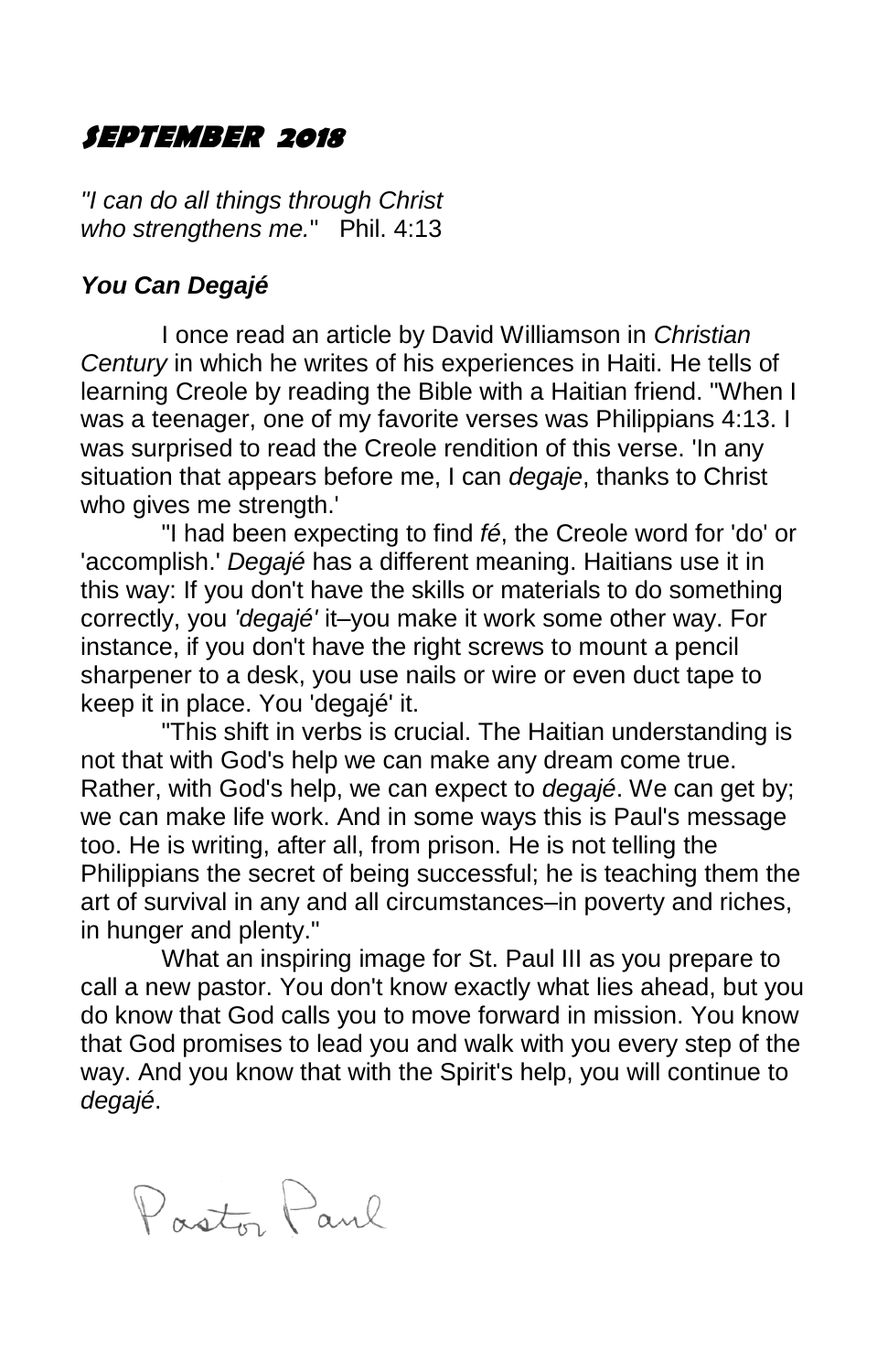#### **TREASURER'S REPORT**

|              |               |                 | <i>SURPLUS</i> / |
|--------------|---------------|-----------------|------------------|
|              | <i>INCOME</i> | <i>EXPENSES</i> | (SHORTAGE)       |
| JULY         | \$9.145.28    | \$9,070.29      | 74.99            |
| YEAR-TO-DATE | \$60,477.97   | \$62,085.91     | (\$1,607.94)     |

**+ + + + + + +**

#### **THANK YOU NOTES RECEIVED**

- *Bear Creek Camp:* "Thank you very much for the gift of \$154 that we received in June. We are grateful for your support and for your partnership in the Gospel. We are very thankful you're your congregation is part of our team." (This was our Second Sunday offering in May.)
- *Shirley Stillo and Family:* "Many thanks to everyone for your prayers and kindness during the illness and loss of my husband."
- *Monica McCandless from Meals on Wheels of Northampton County:* "Thank you so much for the donation of toilet paper and bags. Your generosity is very much appreciated."

# *MILESTONES*

#### **BAPTISM**

On Sunday, August 12, Amelia Evelyn Harris was baptized into the Lord's family. Her parents are Corinne and Daniel Harris and her big brother is Jackson.

*We receive her as a fellow member of the body of Christ, child of the heavenly father, and worker with us in the kingdom of God.*

#### **DEATHS**

We extend our sympathy and prayers to Henry Greenleaf and family on the death of his mother Deborah A. Greenleaf on July 18. Pastor Paul Braden officiated at her memorial service held at the church. Memorials to the church are being accepted in her name.

We also extend our sympathy and prayers to Shirley Stillo and family at the death of her husband Santo A. (Tony) Stillo Jr. on July 29. A memorial service was held at the church with Pastor Paul Braden officiating. Memorials to the church in Tony's name are being accepted.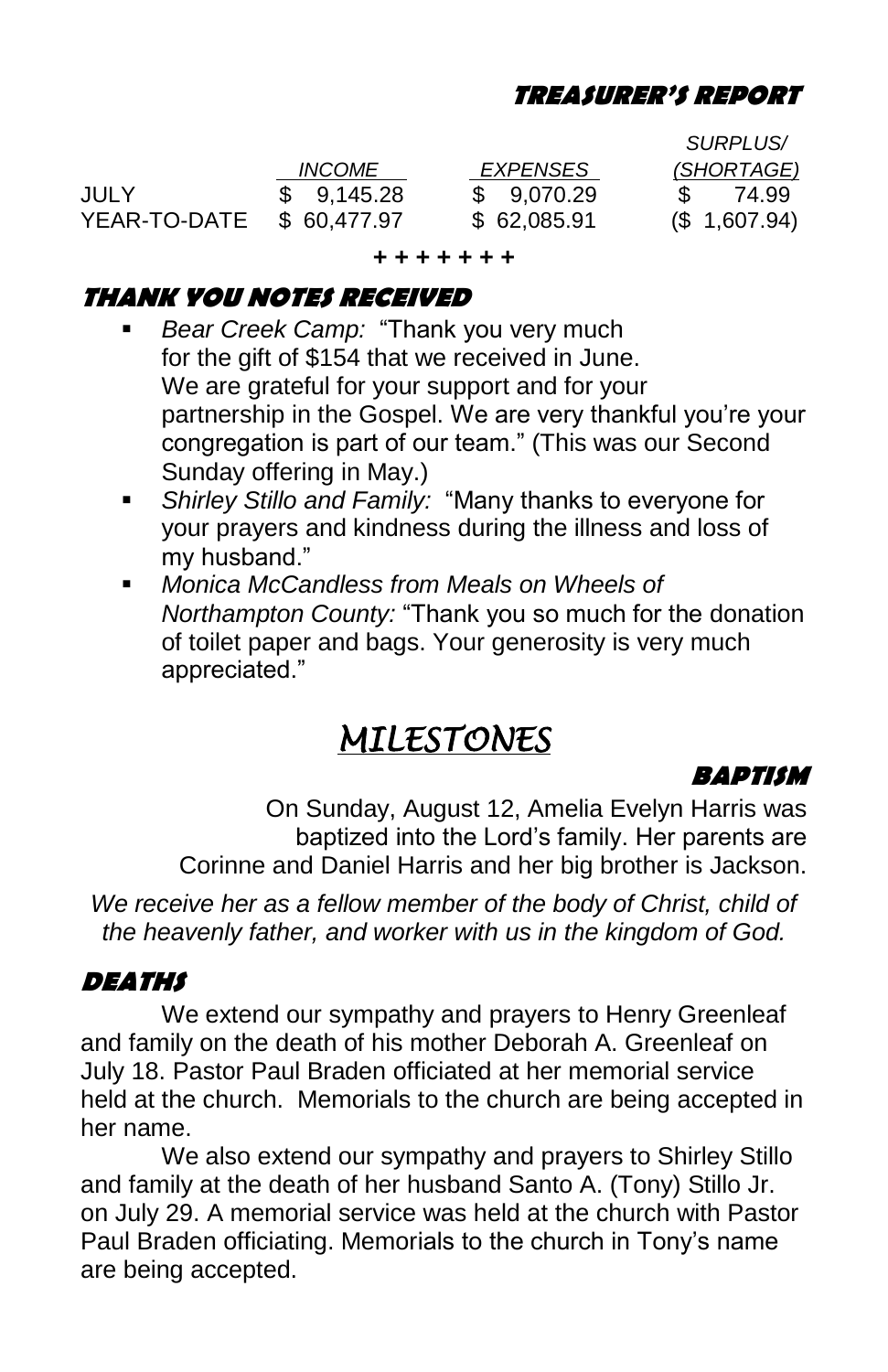# **FALL SCHEDULE**

Our **Worship Service** continues at 10 AM. **Coffee Hour** will follow the worship service. The new sign-up sheet is posted in the Narthex. Anyone who would like to bake and/or serve as hostess, see Sallie or Betty for more information.

## **OKTOBERFEST GERMAN DINNER**

It will be held on Saturday, September 29, from 4-7 PM at Arndt's Lutheran Church. The menu will include bratwurst, hot dogs, sauerkraut, German and PA Dutch potato salads, spiced cabbage, pickled eggs, homemade apple dumplings with ice cream, and beverages. Tickets are \$10 for adults and \$5 for children 5-12. Children under 5 eat free. See Pattie Corcoran for tickets. All proceeds will benefit Open Arms Senior Connection, a community program for all older adults.

## **MARK your CALENDARS . . .**

... for **OCTOBER 14.** As part of our 150<sup>th</sup> Anniversary Celebration, our guest that day will be BISHOP SAMUEL ZEISER from the NE PA Synod. There will be a brunch after the worship service. Please watch for details in the weekly bulletins and *Herald.*

# *150 th ANNIVERSARY EVENTS*

- *September 22:* **Oldies Dance**. Dig out your poodle skirts and dancing shoes! It will be held in Fellowship Hall from 7 to 10 PM. Refreshments will be served and there is NO admission cost. Watch for details in the weekly bulletins.
- *October 14:* Visit from Bishop Samuel Zeiser of NE PA Synod followed by a scrumptious brunch. Watch for details and sign-up sheets in the weeks to come.
- *December:* Children's Christmas party and a family Christmas get-together

**UPDATES:** We filled 150 cloth bags made by the Stitchers with rolls of toilet paper for Meals on Wheels recipients for the Christmas in July project and we collected 271 boxes of crayons during August to donate to the children at Paxinosa Elementary School.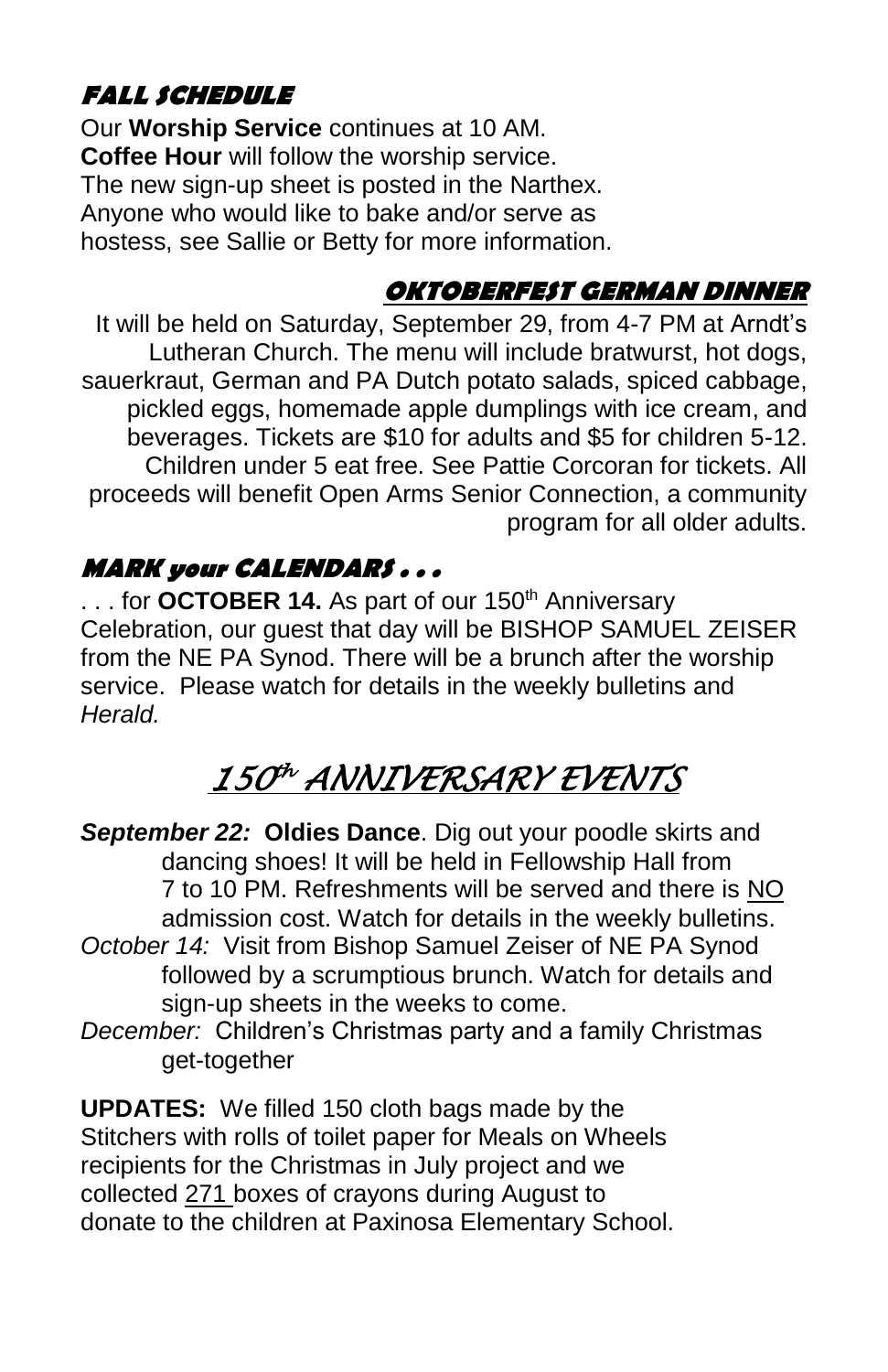# *SOCIAL MINISTRY*

#### **SECOND SUNDAY**

Remember that the second offering received during worship on the second Sunday of each month is used to support various social ministry agencies and issues in our local community, Synod, ELCA, and our world. In August we collected \$138.00 for Lutheran Disaster Relief for victims of the wildfires in California, tornadoes in the Midwest, and flooding in the Midwest and Northeast. **In September the recipient is the Boys & Girls Club of Easton.** Please continue to support these programs.

### **SMILING through your SENIOR YEARS**

Make your golden years great years! Join us for an entertaining and uplifting afternoon with Lehigh Valley experts who will share strategies for mental, physical, and financial wellness. Join us on Sunday, October 7, from 2 to 4 PM in Fellowship Hall. There will be pie and ice cream. Look for a sign-up sheet on the Information Table in the Narthex soon. This event is sponsored by our Thrivent representative, Kristen Edelman-Weiner.

### **BETHLEHEM/EASTON MISSION INGATHERING**

The Ingathering for the Bethlehem/Easton Mission District will be held on Wednesday, December 5, 2018. Our congregation's designated item is **180 bars of soap and 180 washcloths**. You can wrap each bar in a washcloth and fasten it with a rubber band or just donate the items and we will assemble them. To date, we have **151** wrapped soaps—with only 29 more needed. There are containers to collect these items in the Gathering Area.

### **FOOD BANK DONATIONS**

Remember to bring canned and non-perishable goods for three area food banks—ProJeCt, Salvation Army, and St. Paul's Lutheran South Side ("12 Baskets Full"). There is a list of needed items next to the Food Bank collection basket on the table in the Gathering Area.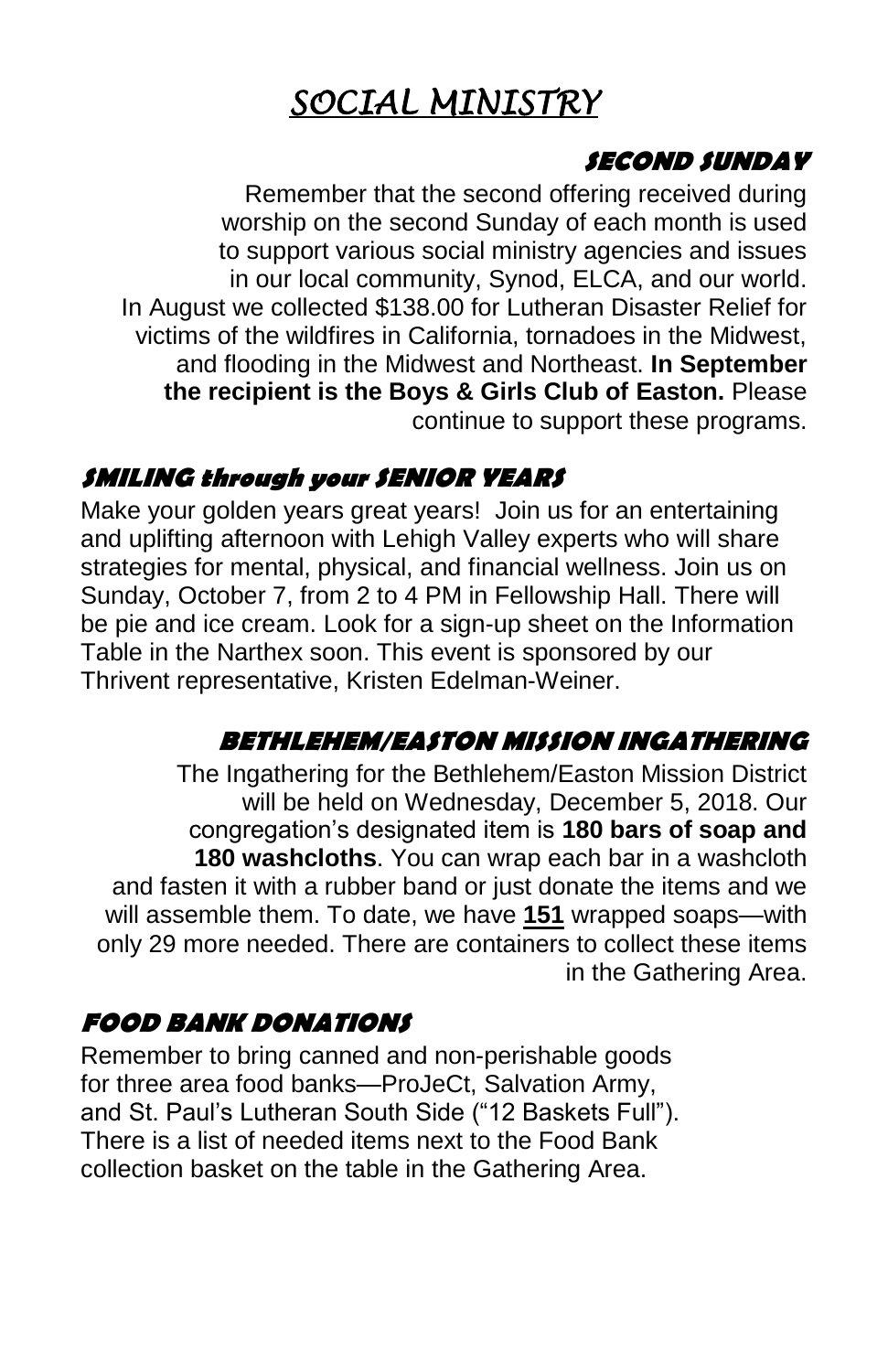## **FROM the MUSIC DIRECTOR'S BENCH**

As I sat on the beach in the Cayman Islands this summer, I found that the nice quiet spot I had chosen was right next to the staging area for water sports. I watched people head out to the sea on jet skis, paddle boards, and with their snorkel equipment.

All I was doing in the water was floating!

We were all enjoying a gorgeous day at the beach in our different ways. The jet skiers were flying by the beach. They couldn't talk to anyone. They couldn't see the fish and the coral reef below them. They also couldn't hear the waves lapping the shore or the cries of the shore birds overhead.

The paddle boarders had the opportunity to call out to each other as they negotiated the waves, and they could admire the sea and shore from their perspective of being on top of the water, but they were missing the sea life and beauty beneath them.

The snorkelers had the ability to really see and appreciate the underwater beauty that jet skiers zoomed by and the paddle boarders glided over, but they also couldn't fully communicate with each other.

Then there was me, and all the others like me. We floated along, relishing the views of beach, sea, and sky. We walked though shallow water watching fish swim around us. And we talked and laughed together, sharing the experience.

You know, just as people should live their spiritual lives. Don't be a jet skier, just dashing along, alone, at your own speed. Don't be a snorkeler, limiting your perspective to only one view. Don't skim the surface like the paddle boarders. Don't forget to discuss and share what you see and feel.

Later in our trip, I had the opportunity to take a tour in a submarine. About thirty of us rode over the open sea in a small boat, then transferred to a submarine where we all shared the experience of being under the water, listening to a guide explain what we were seeing, and helping each other spot the fish, the coral formations, and the rays. That, it seemed, was the real metaphor for our spiritual journey. Traveling together, paying attention to our leader and guide, helping each other get the most out of the trip, and seeing the whole picture. That's the way to do it, in the Caribbean, and in the church.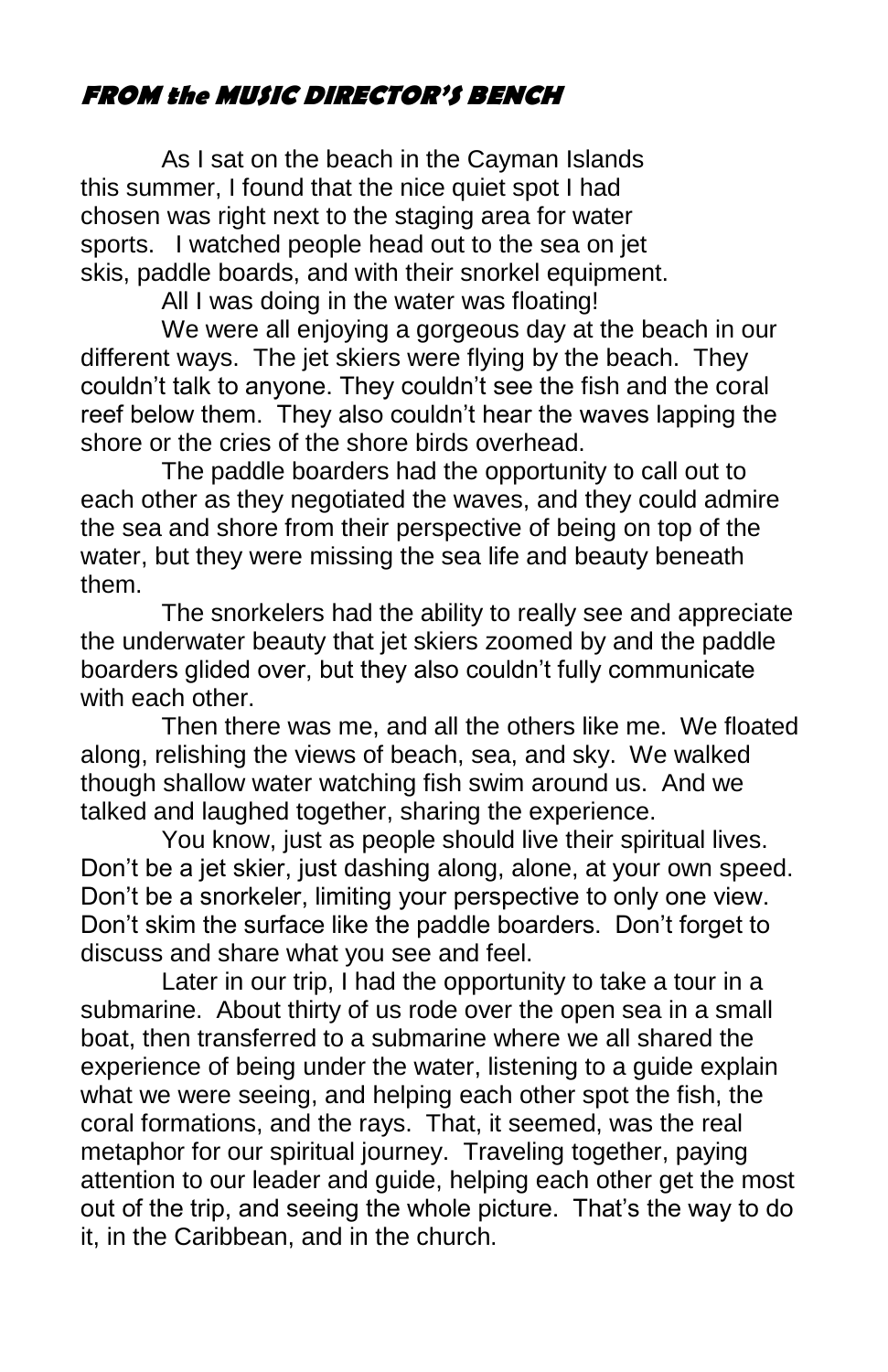

PARISH SECRETARY'S HOURS: Monday, Tuesday & Thursday: 9 a.m. - 2 p.m.

#### **In the EVENT of CANCELLATION**

If it is necessary to cancel some of our activities, for whatever reason, please tune in to WFMZ, channel 69 on your TV, or call the church office and select option 226.

#### **EMAIL ADDRESS**

Office: [sp3office@rcn.com](mailto:sp3office@rcn.com) 

#### **NEW WEBSITE**

Our website has been entirely rebuilt and will be online sometime in early September. Please visit the site (stpaulsthird.org) and take a few minutes to explore it. If you have any comments or suggestions, or if you encounter any problems, please contact the church office. We want our website to be attractive, useful, and easy to navigate, so your feedback will be very much appreciated.

#### **DEADLINE for the OCTOBER issue of the Herald is September 16.**

**+ + + + + + +** 

Cut out the following information and keep it in your wallet!

#### **St. Paul's III Lutheran Church 2561 Newburg Road, Easton, PA 18045 (610) 258-0875**

Hospital Codes:

*Easton: L35 St. Luke's: 316 Lehigh Valley, Allentown General, Muhlenberg: 316*

If you are admitted to the hospital, please give them our code so they can notify us of your admittance. A family member should still inform the church office so visitation arrangements can be made.